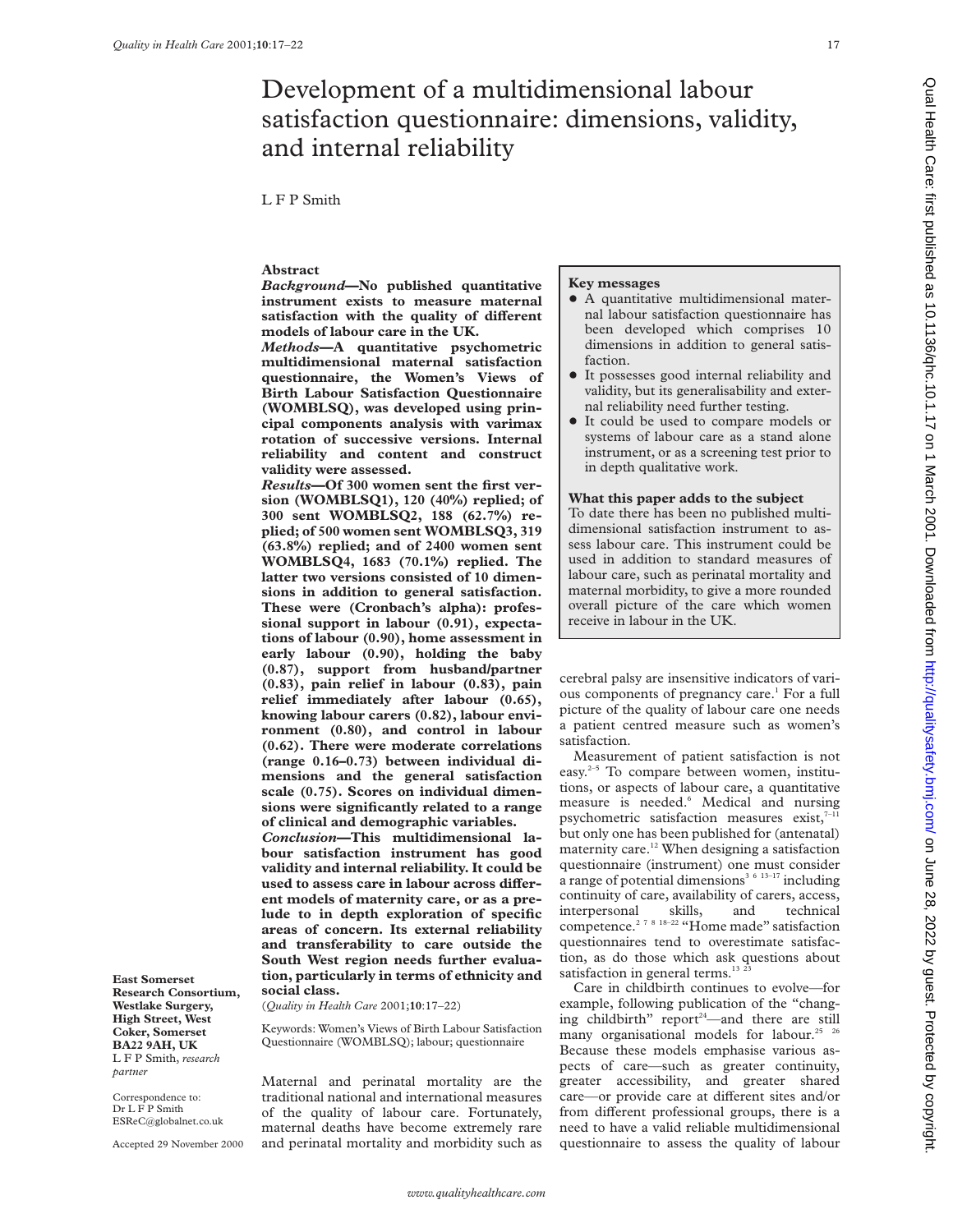care from a woman's perspective. Such assessment could allow future models of care to be more focused on women's specific needs, not just on the needs of the professionals or the "maternity care system". This paper describes the development of such a questionnaire, the Women's Views of Birth Labour Satisfaction  $\overline{\text{Questionnaire}}$  (WOMBLSQ).

## **Method**

## FACE AND CONTENT RELIABILITY

There were three development versions of the WOMBLSQ proper, resulting in a fourth or final version (WOMBLSQ4). Questions were selected from five sources to ensure content and face validity. These were fieldwork, a published survey manual, $27$  the North American PSQ-III satisfaction questionnaire,<sup>28</sup> specially written questionnaires from an initial literature review, and further new questions were added after version 2 was tested (see below). The original fieldwork (reported elsewhere)<sup>29 30</sup> enabled us to discard or to rewrite questions which were frequently skewed or not answered. WOMBLSQ2 contained open questions which were analysed to ensure that no important areas were being excluded from the questionnaire. If this was so, the missing content areas were added to WOMBLSQ3.

Many questions were deliberately very positively or negatively worded to enhance the respondents' ability to express minimal dissatisfaction.<sup>13</sup> All "questions" were statements which required respondents to mark a seven point Likert scale from "totally disagree" to "totally agree" to enhance the sensitivity of subsequent dimensions.<sup>6</sup><sup>13 16</sup>

The questionnaire was developed over 4 years in several NHS trusts and general practices in the old South West region of England. WOMBLSQ1 was tested in three trusts, WOMBLSQ2 and 3 in nine trusts, and WOMBLSQ4 in three different trusts. Midwives were asked to give questionnaires to consecutive women postnatally within 10 days of birth. This included women who had delivered at home, in community units, or large hospitals. Except for WOMBLSQ4 which was posted 6–12 weeks postnatally to consecutive women on a list of births, no reminders were used. WOMBLSQ3 and 4 had additional sections on demography and pregnancy details to judge the generalisability of results and to allow testing of construct validity.

# INTERNAL RELIABILITY

Questionnaires were analysed using the SPSS-PC statistical package. Repeated stepwise principal components analysis (PCA) with varimax rotation was used to produce factors (dimensions), $3132$  each of which consisted of one or more questions which were then re-read as a group intuitively to label the dimensions. The aim was to evolve groups of questions which each addressed a specific dimension. This procedure has been used in a similar situation to produce an antenatal satisfaction questionnaire $12$  and other patient satisfaction questionnaires.<sup>7</sup><sup>8</sup>

The remaining questions were then checked to ensure content validity. New questions were added where either important topic areas were missing following the statistical analysis (reduced content validity) or where the internal reliability of a dimension was low and the next version evolved.

#### SCALE GENERATION

Scale scores were generated to allow easily comprehensible comparisons between individual dimensions. This is important if the questionnaire is to be used to assess the relative

*Table 1 Parameters of the final and three development versions of the labour satisfaction questionnaires*

|                              | WOMBLSQ1                        |                |       | WOMBLSO2        |                |       |                         | WOMBLSO3       |       |                 | WOMBLSO4       |       |  |
|------------------------------|---------------------------------|----------------|-------|-----------------|----------------|-------|-------------------------|----------------|-------|-----------------|----------------|-------|--|
|                              | Pre-test                        | Post-analysis  |       | Pre-test        | Post-analysis  |       | Pre-test                | Post-analysis  |       | $Pre-test$      | Post-analysis  |       |  |
| Year tested                  | 1995                            |                |       | 1996            |                |       | 1997                    |                |       | 1998            |                |       |  |
| Respondents                  | 300                             | 120            |       | 300             | 188            |       | 500                     | 319            |       | 2400            | 1438           |       |  |
| Factors (dimensions) $\star$ | 11                              | 10             |       | 10              | 11             |       | 15                      | 10             |       | 10              | 10             |       |  |
| Overall Cronbach alpha*      | $\hspace{0.1mm}-\hspace{0.1mm}$ | 0.626          |       |                 | 0.779          |       |                         | 0.860          |       |                 | 0.892          |       |  |
| KMO statistic                |                                 | 0.761          |       |                 | 0.794          |       |                         | 0.821          |       |                 | 0.865          |       |  |
| Bartlett, p value            |                                 | < 0.0001       |       |                 | < 0.0001       |       |                         | < 0.0001       |       |                 | < 0.0001       |       |  |
| % variance explained         | $\overline{\phantom{0}}$        | 82.9           |       |                 | 72.7           |       |                         | 75.9           |       |                 | 77.4           |       |  |
|                              | No of questions                 |                | Alpha | No of questions |                | Alpha | No of questions         |                | Alpha | No of questions |                | Alpha |  |
| Factors (dimensions)         | 82                              | 25             |       | 39              | 29             |       | 50                      | 32             |       | 32              | 32             |       |  |
| Professional competence      | 10                              | 5              | 0.91  | 5               | $\overline{4}$ | 0.88  | 4                       | 5              | 0.89  | 5               | 5              | 0.91  |  |
| Expectations                 | 3                               | 3              | 0.91  | 3               | $\overline{4}$ | 0.92  | $\overline{4}$          | $\overline{4}$ | 0.90  | $\overline{4}$  | $\overline{4}$ | 0.90  |  |
| Knowing carers               | $\overline{7}$                  | $\overline{c}$ | 0.87  | $\overline{c}$  | $\overline{c}$ | 0.82  | $\overline{c}$          | $\overline{c}$ | 0.83  | $\overline{c}$  | $\overline{c}$ | 0.82  |  |
| Interpersonal skills         | 10                              | $\Omega$       |       |                 |                |       |                         |                |       |                 |                |       |  |
| Pain in labour               | 4                               | $\overline{c}$ | 0.58  | 5               | $\overline{c}$ | 0.69  | 3                       | 3              | 0.80  | 3               | 3              | 0.83  |  |
| Communications               | 9                               | $\overline{c}$ | 0.62  | 6               | 3              | 0.83  | $\overline{\mathbf{3}}$ | $\Omega$       |       |                 |                |       |  |
| Time                         | 6                               | 1              | N/A   | 3               | $\Omega$       |       |                         |                |       |                 |                |       |  |
| Access                       | 4                               | $\mathbf{0}$   |       | $\Omega$        | $\mathbf{1}$   | N/A   | 1                       | $\mathbf{0}$   |       |                 |                |       |  |
| Organisation of carers       | $\overline{c}$                  | $\mathbf{0}$   |       |                 |                |       |                         |                |       |                 |                |       |  |
| Information                  | 3                               | $\overline{c}$ | 0.79  | $\overline{c}$  | 1              | N/A   | 4                       | $\theta$       |       |                 |                |       |  |
| Delivery details/care        | 17                              | $\Omega$       |       |                 |                |       |                         |                |       |                 |                |       |  |
| Satisfaction                 | 7                               | $\overline{c}$ | 0.87  | 2               | 2              | 0.82  | 2                       | 2              | 0.72  | $\overline{c}$  | $\overline{c}$ | 0.75  |  |
| Environment                  | $\Omega$                        | $\overline{2}$ | 0.84  | $\overline{c}$  | $\overline{c}$ | 0.78  | $\overline{c}$          | $\overline{c}$ | 0.85  | $\overline{c}$  | $\overline{c}$ | 0.80  |  |
| Home assessment              | $\Omega$                        | $\overline{c}$ | 0.39  | 6               | 3              | 0.79  | 3                       | 3              | 0.88  | 3               | 3              | 0.90  |  |
| Pain after labour            | $\Omega$                        | $\overline{c}$ | 0.51  | 3               | $\overline{c}$ | 0.64  | 3                       | 3              | 0.67  | 3               | 3              | 0.65  |  |
| Holding baby                 |                                 |                |       | $\theta$        | 3              | 0.84  | 3                       | 3              | 0.79  | 3               | 3              | 0.87  |  |
| Husband support              |                                 |                |       |                 |                |       | $\overline{4}$          | 3              | 0.78  | 3               | 3              | 0.83  |  |
| Control                      |                                 |                |       |                 |                |       | $\overline{4}$          | $\overline{c}$ | 0.55  | $\overline{c}$  | $\overline{c}$ | 0.62  |  |
| Being left alone             |                                 |                |       |                 |                |       | 5                       | $\mathbf{0}$   |       |                 |                |       |  |
| Postnatal care               |                                 |                |       |                 |                |       | 3                       | $\Omega$       |       |                 |                |       |  |
|                              |                                 |                |       |                 |                |       |                         |                |       |                 |                |       |  |

Excluding "a general satisfaction" dimension at all stages.

"Pre-test" refers to the state of the questionnaire as it was sent out to respondents; "post-analysis" refers to the reduced questionnaire after analysis.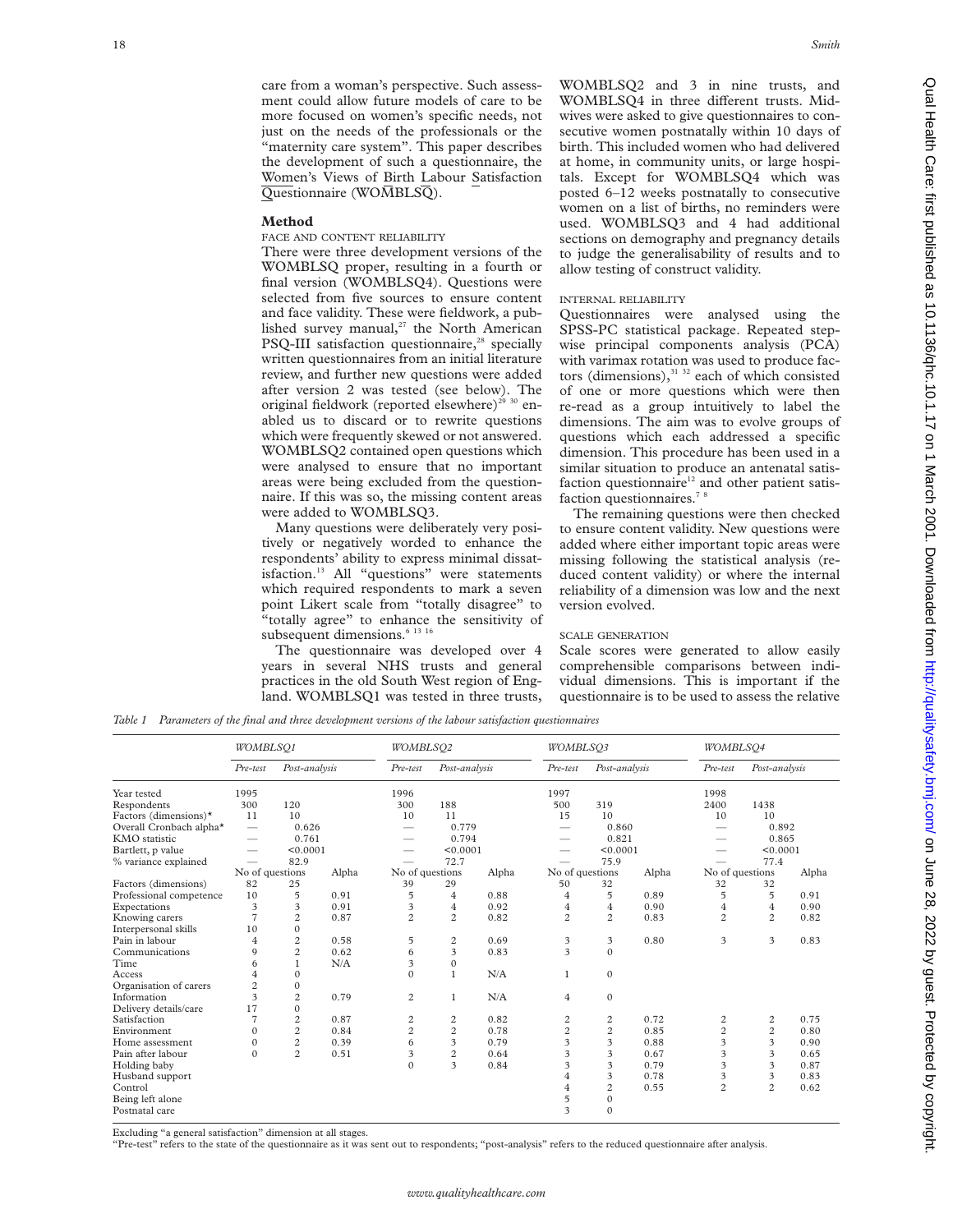strengths and weaknesses of various aspects of labour care. To produce a scale score for each of the dimensions identified, constituent scale questions were added (with negatively worded questions being reversed). This total was then transformed so that the minimum possible score was always 0 (total dissatisfaction with that dimension) and the maximum possible score 100% (total satisfaction with that dimension).

## CONSTRUCT VALIDITY

Construct validity should be assessed by examining the compatibility of dimensions with primary research evidence about how different groups of women should score. In addition, individual dimensions were tested against the transformed general satisfaction dimension. There should be moderate correlation between dimensions which are related to, but distinct from, "satisfaction" as a global concept.<sup>8</sup>

The transformed individual dimensions were tested against (1) depression (on the Edinburgh Postnatal Depression scale of 0–20 with a higher score indicating more severe depression) and age (years) (Pearson correlation coefficients calculated); (2) duration of breast feeding (recorded on an ordinal scale of: never attempted, tried only a few times, breast fed but now discontinued, still breast feeding but mixed; solely breast feeding), educational level (primary or secondary school, sixth form/ college, professional or technical qualification, diploma, degree course) and social class (unskilled manual, partly skilled manual, skilled manual, skilled non-manual, professional/managerial) (Spearman correlation coefficients calculated); and (3) place of delivery (home, small community unit, large hospital), parity (multiparous or primiparous), induction of labour (yes/no), mode of delivery (vaginal delivery, forceps/Ventouse delivery, caesarean section), and labour complications (yes/no) (one way analysis of variance followed by Student-Newmann-Keuls (SNK) post hoc tests if appropriate). Because of the large number of comparisons being analysed the p value was set at 1%.

The study was approved by the relevant local research ethics committees.

*Table 2 Demographic variables of women who responded to versions 3 and 4 of the labour satisfaction questionnaire*

|                                           |                  | <i>WOMBLSO3</i> | WOMBLSQ4         |      |  |
|-------------------------------------------|------------------|-----------------|------------------|------|--|
| Demographic variable                      | $\boldsymbol{n}$ | $\frac{0}{0}$   | $\boldsymbol{n}$ | ℅    |  |
| Education                                 | 376              |                 | 1683             |      |  |
| Primary/secondary                         | 112              | 30.3            | 512              | 30.8 |  |
| College                                   | 83               | 22.4            | 323              | 19.4 |  |
| Professional/technical                    | 78               | 21.1            | 338              | 20.3 |  |
| Diploma                                   | 25               | 6.8             | 167              | 10.0 |  |
| Degree                                    | 72               | 19.5            | 322              | 19.4 |  |
| Not known                                 | 6                |                 | 21               |      |  |
| Social class                              | 376              |                 | 1683             |      |  |
| Unskilled                                 | 24               | 7 1             | 65               | 42   |  |
| Partly skilled                            | 28               | 8.3             | 119              | 7.6  |  |
| Semi-skilled manual                       | 82               | 24.4            | 378              | 24.3 |  |
| Semi-skilled                              | 44               | 13.1            | 213              | 13.7 |  |
| non-manual<br>Professional/<br>managerial | 158              | 47.0            | 782              | 50.2 |  |
| Others/not known                          | 40               |                 | 126              |      |  |
| Employment                                | 353              |                 | 1646             |      |  |
| Full time                                 | 182              | 51.6            | 714              | 434  |  |
| Part time                                 | 74               | 21.0            | 481              | 29.2 |  |
| Unemployed                                | 97               | 27.5            | 451              | 27.4 |  |

## **Results**

DEVELOPMENT

The details of the four versions of WOMBLSQ are given in table 1. Analysis of open questions in WOMBLSQ2 suggested four missing content areas: relevant questions were added to WOMBLSQ3. These were support from one's husband or partner, being in control or not, being left alone, and immediate postnatal care; only two of these were retained after analysis of version 4.

#### **RESPONDENTS**

WOMBLSQ3 was sent out to 500 women in nine trusts of whom 319 (63.8%) replied. WOMBLSQ4 was sent to 2400 women in three trusts of whom 1683 (70.1%) replied. Respondents to both were comparable with respect to social class, educational level, and employment in early pregnancy (table 2). The clinical details of the respondents to both of these postings are as follows.

## *WOMBLSQ3*

Of 376 respondents (mean (SD) age 29.1 (5.82) years, range 15–45), 346 (92.5%) were living with their husband or partner, 365 (98.1%) were of white ethnic origin, 189 (51.6%; 10 not known) were primiparous, 298 (79.7%; two not known) had a vaginal delivery,

Table 3 Matrix of correlation coefficients for WOMBLSQ4 between all scales

|                         | Professional<br>support | Expectations | Home<br>assessment | Holding<br>baby | Husband<br>support | Pain in<br>labour | Pain after<br>labour | Knowing<br>carer | Environment Control |            | General<br>satisfaction |
|-------------------------|-------------------------|--------------|--------------------|-----------------|--------------------|-------------------|----------------------|------------------|---------------------|------------|-------------------------|
| Professional<br>support |                         | 0.418        | 0.203              | 0.392           | 0.282              | 0.542             | 0.292                | 0.332            | 0.477               | 0.224      | 0.729                   |
| Expectations            |                         |              | 0.173              | 0.344           | 0.148              | 0.378             | 0.273                | 0.236            | 0.417               | 0.095      | 0.484                   |
| Home<br>assessment      |                         |              | $-$                | 0.144           | $0.077*$           | 0.260             | 0.172                | 0.133            | 0.251               | $0.053**$  | 0.269                   |
| Holding baby            |                         |              |                    |                 | 0.236              | 0.302             | 0.225                | 0.096            | 0.334               | $0.020***$ | 0.325                   |
| Husband<br>support      |                         |              |                    |                 | $-$                | 0.208             | 0.147                | $0.034***$       | 0.175               | $0.069**$  | 0.228                   |
| Pain in labour          |                         |              |                    |                 |                    |                   | 0.286                | 0.187            | 0.306               | $0.027***$ | 0.554                   |
| Pain after labour       |                         |              |                    |                 |                    |                   |                      | 0.100            | 0.229               | $0.030***$ | 0.273                   |
| Knowing carer           |                         |              |                    |                 |                    |                   |                      | $-$              | 0.284               | 0.104      | 0.331                   |
| Environment             |                         |              |                    |                 |                    |                   |                      |                  | –                   | 0.130      | 0.482                   |
| Control                 |                         |              |                    |                 |                    |                   |                      |                  |                     | $-$        | 0.160                   |
| Satisfaction            |                         |              |                    |                 |                    |                   |                      |                  |                     |            | __                      |

All are significant at p<0.001 except \*p<0.01, \*\*p<0.05, \*\*\*p=NS. Minimum n for all correlations in table = 1513.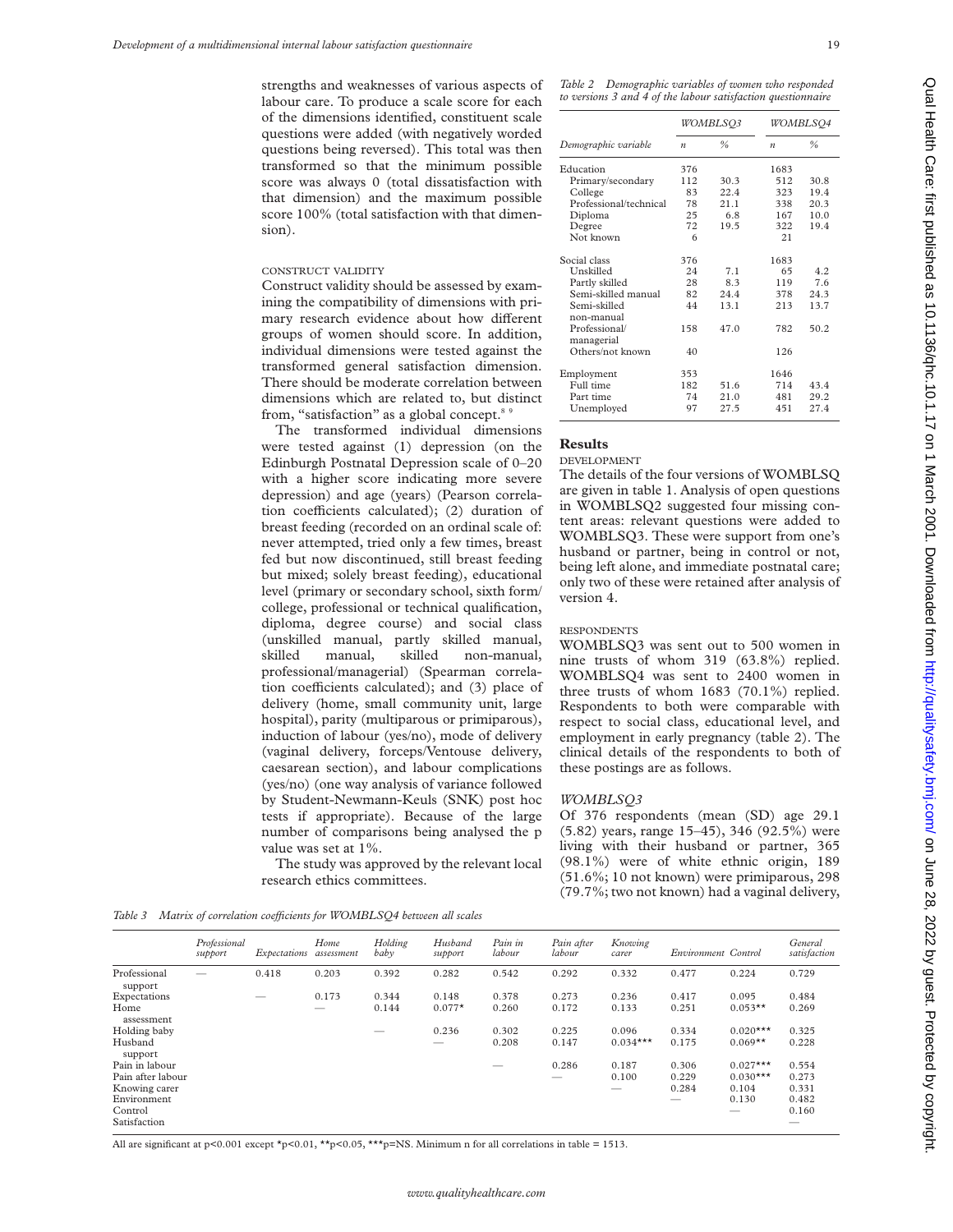*Table 4 Mean satisfaction scores (%) on five subscales categorised by women's place of delivery*

| Subscale             | Home | Community<br>$unit$ (CU) | Large Hospital<br>(LH) | F value | SD   | df    | p value | Significant differences on post-hoc testing<br>(p<0.05) |
|----------------------|------|--------------------------|------------------------|---------|------|-------|---------|---------------------------------------------------------|
| Expectations         | 84.3 | 68.6                     | 54.8                   | 19.6    | 25.8 | 2,350 | 0.0001  | Home $v$ CU; home $v$ LH; CU $v$ LH                     |
| Professional support | 92.3 | 80.3                     | 78.4                   | 7.0     | 16.8 | 2.357 | 0.001   | Home $v$ CU; home $v$ LH                                |
| Pain in labour       | 63.5 | 55.9                     | 54.5                   | 5.9     | 11.7 | 2,351 | 0.01    | Home $v$ CU; home $v$ LH                                |
| Knowing carer        | 84.1 | 46.2                     | 38.4                   | 25.8    | 28.5 | 2,356 | 0.0001  | Home $v$ CU; home $v$ LH; CU $v$ LH                     |
| Control              | 64.8 | 44.8                     | 49.2                   | 6.3     | 23.7 | 2,350 | 0.002   | Home $v$ CU; home $v$ LH                                |

32 (8.6%) had an instrumental delivery, 44 (11.8%) had caesarean section, 77 (20.7%; four not known) had their labour induced, 123 (33.1%) had labour complications, 251 (69.1%; 13 not known) planned to deliver in a large hospital, 90 (24.8%) in a community unit, and 22 (6.1%) at home; mean (SD) gestation at birth was 39.8 (1.55) weeks (range 33–43).

## *WOMBLSQ4*

Of 1683 respondents, 1420 (86.4%) were screen negative on the Edinburgh Postnatal Depression scale with 40 women not answering the question; 317 (19%; 14 not known) never attempted breast feeding, 146 (8.7%) tried for a short period but quickly gave up, 534 (32.0%) breast fed for some weeks, 407 (24.4%) were still breast feeding in addition to other milk, 265 (15.9%) were still exclusively breast feeding when surveyed.

# DIMENSIONS AND INTERNAL RELIABILITY

PCA of the WOMBLSQ3 respondents suggested 11 dimensions comprising 32 questions, including general satisfaction (two questions). These were (table 1): professional support, women's expectations, knowing carers, pain in labour, labour environment, home assessment in early labour, pain immediately after labour, holding the baby, being in control, and support from husband/partner. PCA of the WOMBLSQ4 respondents confirmed these dimensions. Each of the 30 questions highly loaded onto only one dimension (see appendix).

The overall reliability of the total scale excluding general satisfaction was good with Cronbach's alpha of 0.860 and 0.892, respectively, and values for individual dimensions of 0.55–0.90 and 0.62–0.91, respectively, for WOMBLSQ3 and WOMBLSQ4.

# CONSTRUCT VALIDITY

The individual dimensions of WOMBLSQ4 were tested against the general satisfaction scale and found to be moderately correlated (table 3). Intercorrelations between dimensions were mostly acceptable.

Planned place of delivery was significantly associated with satisfaction with professional support, expectations of labour, pain in labour, knowing carer, and control subscales (table 4). Those women whose labour was induced were less likely to be satisfied with their expectations of labour subscale  $(F=16.38, df=1, 360;$ p<0.0001; 49.3% *v* 63.2% for those not induced). Primiparous women were less likely to be satisfied with their expectations of labour (F=33.8, df=1, 353; p<0.0001; 52.7% *v* 68.5%) and with knowing their carers in labour (F=6.81, df=1, 360; p<0.01; 38.5% *v* 46.9%). Type of delivery was also related to satisfaction with expectations of labour (F=95.96, df=2, 360; p<0.0001) and with pain after delivery (F=7.15, df=2, 368; p<0.001). Women having a vaginal delivery were more satisfied with their expectations of labour (68.0%) than those having instrumental delivery (32.3%) and those having a caesarean section (24.1%). Women having a vaginal delivery (48.9%) were also more satisfied with their pain relief immediately after delivery than those having a caesarean section (40.4%), but not than those having an instrumental delivery (44.1%). Maternal age and gestation at delivery were unrelated to any of the satisfaction subscales.

Respondents to WOMBLSQ4 had a range of postnatal depression scores. These were significantly negatively correlated with the satisfaction scale (p<0.001) and all subscales  $(p<0.001)$  except knowing carer  $(p>0.05)$  and control (p>0.05; table 5). Duration of breast

*Table 5 Testing of construct validity of dimensions against depression, breast feeding, best educational level attained, social class of head of household, place of delivery, parity, whether labour induced, mode of delivery, labour complications and age*

| <b>Dimensions</b>       | WOMBLSO3                 |         |                   |                         | WOMBLSO4                                              |                         |                           |                                               |                           |
|-------------------------|--------------------------|---------|-------------------|-------------------------|-------------------------------------------------------|-------------------------|---------------------------|-----------------------------------------------|---------------------------|
|                         | Place of<br>$deliverv^c$ | Parity  | Labour<br>induced | Mode of<br>$deliverv^c$ | Labour<br>complications <sup>c</sup> Age <sup>a</sup> | Depression <sup>a</sup> | <b>Breast</b><br>feedback | Educational<br>level<br>attained <sup>b</sup> | Social class <sup>b</sup> |
| Professional<br>support | $**$                     |         |                   |                         |                                                       | $\star\star$            | $\star$                   |                                               |                           |
| Expectations            | $**$                     | $**$    | $\star\star$      | $**$                    | $**$                                                  | $**$                    |                           | $\star$                                       | $***$                     |
| Home assessment         |                          |         |                   |                         |                                                       | $\star\star$            |                           |                                               |                           |
| Holding baby            |                          |         |                   |                         |                                                       | $\star\star$            | $\star\star$              |                                               |                           |
| Husband support         |                          |         |                   |                         |                                                       | $\star\star$            |                           |                                               | $\star$                   |
| Pain in labour          | $\star$                  |         |                   |                         |                                                       | $\star\star$            | $**$                      |                                               |                           |
| Pain after labour       |                          |         |                   |                         | $**$                                                  | $**$                    | $\star\star$              |                                               |                           |
| Knowing carer           | $\star\star$             | $\star$ |                   |                         |                                                       |                         | $\star$                   | $\star\star$                                  | $\star\star$              |
| Environment             |                          |         |                   |                         |                                                       | $\star\star$            |                           | $**$                                          | $\star\star$              |
| Control                 | $\star$                  |         |                   |                         |                                                       |                         | $\star\star$              | $**$                                          | $**$                      |
| General<br>satisfaction |                          |         |                   |                         |                                                       | $\star\star$            |                           | $\star$                                       |                           |
|                         |                          |         |                   |                         |                                                       |                         |                           |                                               |                           |

 $*_p$ <0.01;  $*_p$ <0.001 (see text for details).

<sup>a</sup>Pearson correlation coefficient; <sup>b</sup>Spearman rho; 'one way analysis of variance.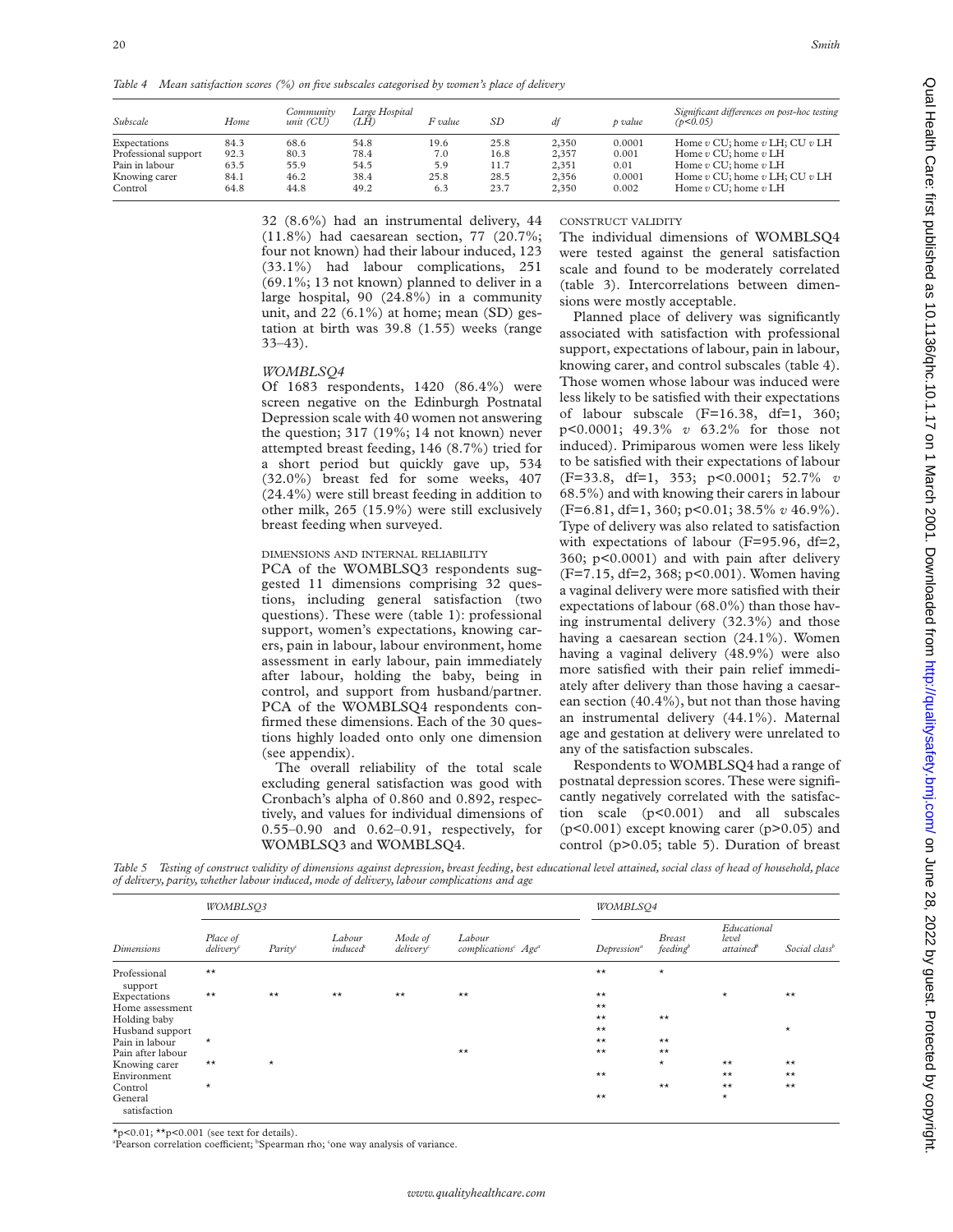feeding was positively associated with increasing satisfaction for subscales of professional support, holding her baby, pain in labour, pain after labour, and being in control; it was significantly negatively associated with knowing her carer. Higher educational achievement was negatively correlated with satisfaction on the expectation subscale, knowing carer, and environment subscale; it was significantly positively correlated on the control subscale. Higher social class was significantly positively correlated with the husband/partner support subscale; it was significantly negatively correlated with satisfaction with expectation subscale, knowing carer, and labour environment subscale.

#### **Discussion**

This study has produced a new valid reliable instrument with which to assess women's satisfaction with their labour care, and hence strengthen assessment of the quality of labour care. It is short and easily completed by women following delivery or by post. It could be used to evaluate different care models, ideally jointly with neonatal and maternal morbidity following labour to produce a satisfaction score (either a total overall score or one based on its various dimensions), or as a screening instrument to focus efficiently qualitative exploration in areas of low satisfaction from women's perspective. "One off "evaluation is limited as reference ranges have yet to be developed.

The WOMBLSQ has good content validity with questions developed from a review of the literature, interview fieldwork,<sup>29 30</sup> existing instruments, $27 \times 28$  and women's comments. It also has construct validity: its dimensions relate to a range of clinical and demographic variables which previous work has suggested alter women's perceptions of their labour care: knowing one's carer,  $14 \times 15 \times 21$  place of delivery,<sup>27 28</sup> expectations of labour care,<sup>33</sup> professional competence, $7^{14}$  15 and pain during labour.<sup>34</sup> There is no published evidence to support the pain following delivery and the husband support subscales, but these developed out of women's comments.

As one might expect, the instrument can discriminate between women giving birth in different settings (home, community units, large hospitals), having different types of birth, and having a range of problems including induction of labour and complications.18 27 28 As expected, both social class<sup>30</sup> and highest level of education<sup>13</sup> attainment affected some of the dimensions of satisfaction but these differences are difficult to interpret. Each of the dimensions was moderately correlated with overall satisfaction, but not too strongly; if this was the case, it is likely that such a subscale would be measuring general satisfaction rather than a component of it.<sup>8</sup>

The WOMBLSQ has good internal reliability when viewed as one scale or when assessed on its individual subscales. Two of the subscales have a Cronbach's alpha of <0.7.<sup>35</sup> It may be that these two scales need further development. Overall, the good alpha figures

suggest that the dimensions are internally consistent and also separate from "global satisfaction".

The instrument still has some weaknesses. Further work is needed to assess its test-retest reliability and its generalisability; the respondents were predominately of middle social class, in stable relationships, and of good educational achievement. However, it is sufficiently robust to be used in evaluating service developments as one component of assessing the quality of labour care that women receive.

- 1 Bakketeig LS. Only a minor part of cerebral palsy cases begin in labour. *BMJ* 1999;**319**:1016–7.
- 2 Williams SJ, Calnan M. Key determinants of consumer satisfaction with general practice. *Fam Pract* 1991;**8**:237–42.
- 3 Hall JA, Dornan MC. Meta-analysis of satisfaction with medical care: description of research domain and analysis of overall satisfaction levels. *Soc Sci Med* 1988;**27**:637–44.
- Streiner DL, Dornan MC. What patients like about their medical care and how often they are asked: a meta-analysis of the satisfaction literature*. Soc Sci Med* 1988;**29**:935–9.
- 5 Seguin L, Therrieu R, Champagne F,*et al*. The components of women's satisfaction with maternity care. *Birth* 1989;**16**: 109–13.
- 6 Carr-Hill RA. The measurement of patient satisfaction. *J Publ Health Med* 1992;**14**:236–49.
- 7 Baker R. Development of a questionnaire to assess patients' satisfaction with consultations in general practice. *Br J Gen Pract* 1990;**40**:487–90.
- 8 Baker R. The reliability and criterion validity of a measure of patients' satisfaction with their general practice. *Fam Pract* 1991;**8**:171–7.
- 9 McKinley RK, Manku-Scott T, Hastings AM, *et al*. Reliability and validity of a new measure of patient satisfaction with out of hours primary medical care in the UK: development
- of a patient questionnaire. *BMJ* 1997;**314**:193–8. 10 Grogan S, Connor M, Willits D, *et al*. Development of a questionnaire to measure patients satisfaction with GP services. *Br J Gen Pract* 1995;**45**:525–9.
- 11 Poulton BC. Use of the consultation satisfaction question-naire to examine patient's satisfaction with GPs and community nurses: reliability, replicability and discrimi-nant validity. *Br J Gen Pract* 1996;**46**:26–31.
- 12 Smith LFP. The WOMB antenatal satisfaction questionnaire: development, dimensions, internal reliabil-ity and validity. *Br J Gen Pract* 1999;**49**:971–6.
- 13 Lewis JR. Patient views on quality care in general practice: literature review. *Soc Sci Me*d 1994;**39**:655–70. 14 Chang K. Dimensions and indicators of patients' perceived
- nursing care quality in the hospital setting. *J Nurs Qual* 1997;**11**:26–37.
- 15 Mahon PY. An analysis of the concept patient satisfaction as it relates to contemporary nursing care. *J Adv Nurs* 1996;**24**:1241–8.
- 16 Streiner DL, Norman GR. *Health measurement scales: a practical guide to their development and use*. Oxford Medical Publications, 1994.
- 17 Williams B. Patient satisfaction: a valid concept? *Soc Sci Med* 1994;**38**:509–16.
- 18 Flint C, Poulengeris P, Grant A. The "know your midwife" scheme: a randomised trial of continuity of care by a team of midwives. *Midwifery* 1989;**5**:11–6.
- 19 Kowalski K, Gottschalk J, Greer B, *et al*. Team nursing coverage of prenatal/intrapartum patients at a university hospital. *Obstet Gynaecol* 1977;**50**:116–9.
- 20 Powers KA, McCloskey CR. The childbearing experience: a prototype for the study of continuity of care. *Issues Comprehensive Paediatr Nursing* 1981;**5**:53–66. 21 Kojo-Austin H, Malin M, Hemminki E. Women's satisfac-
- tion with maternity health care services in Finland. *Soc Sci Med* 1993;**37**:633–8.
- 22 Williams SJ, Calnan M. Key determinants of consumer sat-isfaction with general practice*. Fam Pract* 1991;**8**:237–42.
- 23 Locker D, Dunt D. Theoretical and methodological issues in sociological studies of consumer satisfaction with medi-cal care. *Soc Sci Med* 1978;**12**:283–92.
- 24 Report of the Expert Maternity Group (The "Cumberlege Report"). London: HMSO, 1993.
- 25 Allen I, Bourke Dowling S, Williams S. *A leading role for midwives? Evaluation of midwifery group practice development projects*. London: Policy Studies Institute, 1997.<br>26 Garcia J. Changing midwifery care: the scope for evaluation.
- 26 Garcia J. *Changing midwifery care: the scope for evaluation. Report of an NHSE funded project 'Evaluation of New Midwifery Practices'*. Oxford: National Perinatal Epidemiol-ogy Unit, 1997.
- 27 Mason V. Women's experience of maternity care: a survey manual. Social Survey Division of OPCS. London: HMSO, 1989.
- 28 Ware JE, Snyder MK, Wright WR. *Development and validation of scales to measure patient satisfaction with health care services. Volume 1. Part A: Review of literature, overview of methods, and results from construction of scales*. Springfield, VA: National Technical Information Service, 1976.
- 29 Smith LF. Views of pregnant women on the involvement of GPs in maternity care. *Br J Gen Pract* 1996;**46**:101–4.